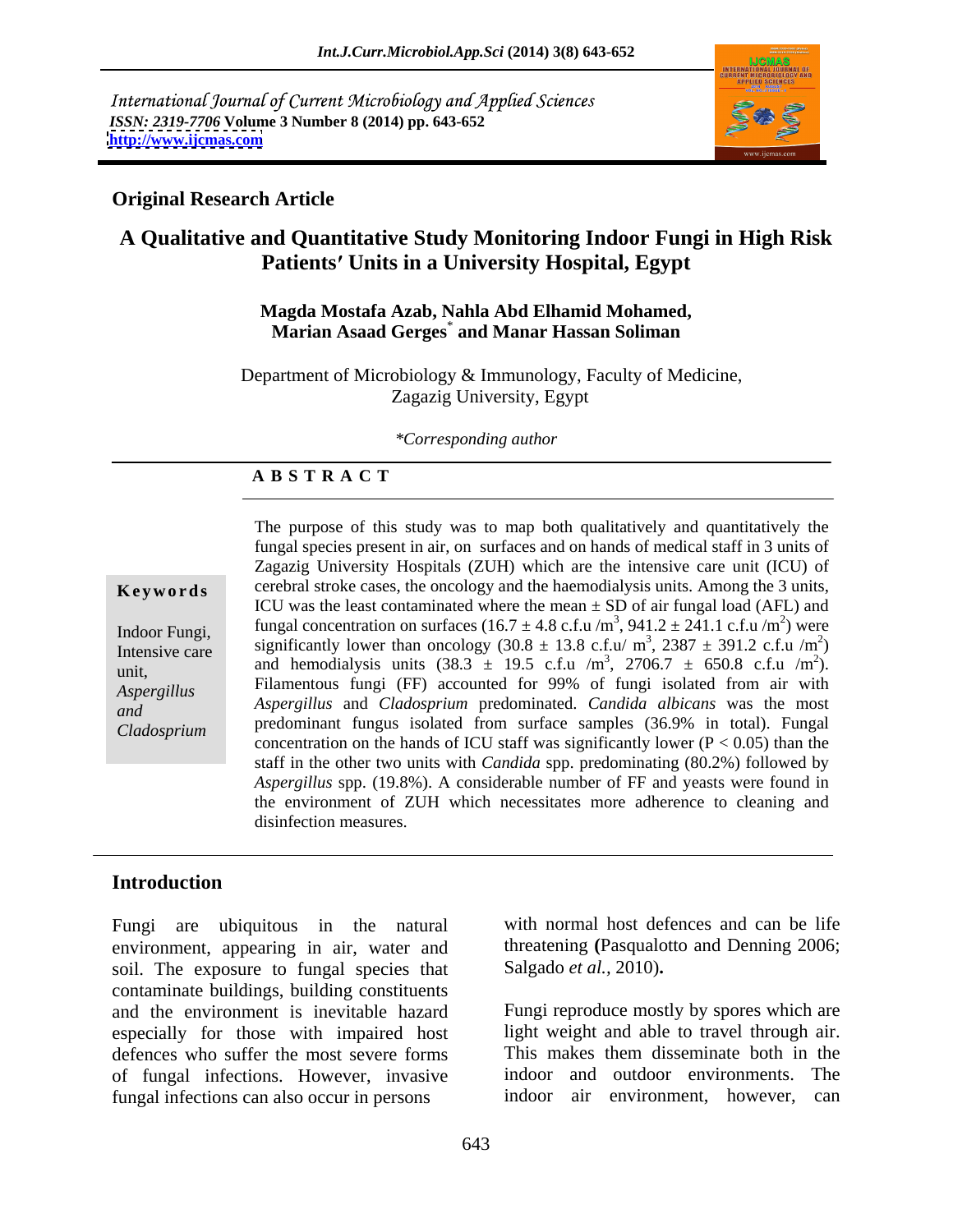potentially place patients at greater risk than the outside environment as enclosed spaces can confine aerosols and allow them to build **Site and time of surveillance:** This study

Although the relationship between airborne microbial level and the incidence of floor internal medicine building at ZUH. infection in hospitals is not well defined Environmental samples from air, surfaces, (Ortiz *et al.,* 2009)**,** some studies have demonstrated a relationship between from each unit between 10:-- and 12:--am environmental fungal contamination in during the 24 months period of the study. hospitals and the incidence of invasive Samples were then examined for fungal load aspergillosis (Pasqualotto and Denning and type in the Microbiology and 2006). Immunology Department, Faculty of

Consequently, air fungal load (AFL) and its fluctuations, as well as the predominant fungal species in the hospital environment

Several studies have shown that hospital Montagna *et al.,* 2012). In Zagazig University Hospitals (ZUH), information about fungal contamination in indoor **Sampling of air:** Air samples (100 L each)

species present in air, on surfaces and on hands of medical staff in 3 units of ZUH which are the intensive care unit (ICU) of cerebral stroke cases, the oncology and the

# **Materials and Methods**

up to infectious levels (Jaffal *et al.,* 1997). was performed from the start of May 2010 to the end of April 2012, at ICU, oncology and haemodialysis units located in the 5 and hands of medical staffs were collected and type in the Microbiology Immunology Department, Faculty of Medicine, Zagazig University.

are expected indirectly to influence the bed and a larger one with 26 beds. The incidence of hospital-acquired fungal hemodialysis unit is located in the third floor infections, in addition to contaminated and composed of four 5-bed rooms. The surfaces and hands of health-care workers oncology unit is located in the fourth floor which are considered to be the main route of of the building and composed of four 8- bed the spread of nosocomial infections (NIs) rooms. All the patients' rooms of the (Panagopoulou *et al.,* 2002; Garcia-Cruz *et*  oncology and hemodialysis units depend on *al.,* 2012). natural ventilation through windows while infections can be caused by fungi, such as by windows. All the 3 units were not *Candida* spp. and various species of equipped with HEPA filters, positive *Aspergillus*, *Cladosporium* and *Penicillium* pressure or special devices for filtering the with high morbidity and mortality rates in air. A reconstruction work involving the immunocompromised patients (Silveira & renovation of the floor and walls of the Husain 2008; Sipsas & Kontoyiannis 2012; hemodialysis unit was recorded in the period The ICU is located on the 2nd floor of the building and composed of two rooms, one 2- ICU has wall mounted air conditioning systems and no air exchange with outdoors between May and August 2010.

environment is deficient. were collected from the patients rooms once The present study tried to map both an impingement technique as described qualitatively and quantitatively the fungal previously by Pepper *et al.,* (2009) with haemodialysis units.<br>
pre-sterilized Buchner flask containing 100 a month (24 air sample from each unit) by slight modifications, using a home-made device that is formed of a calibrated suction apparatus adjusted to sample 33L air per minute. The apparatus is then connected to a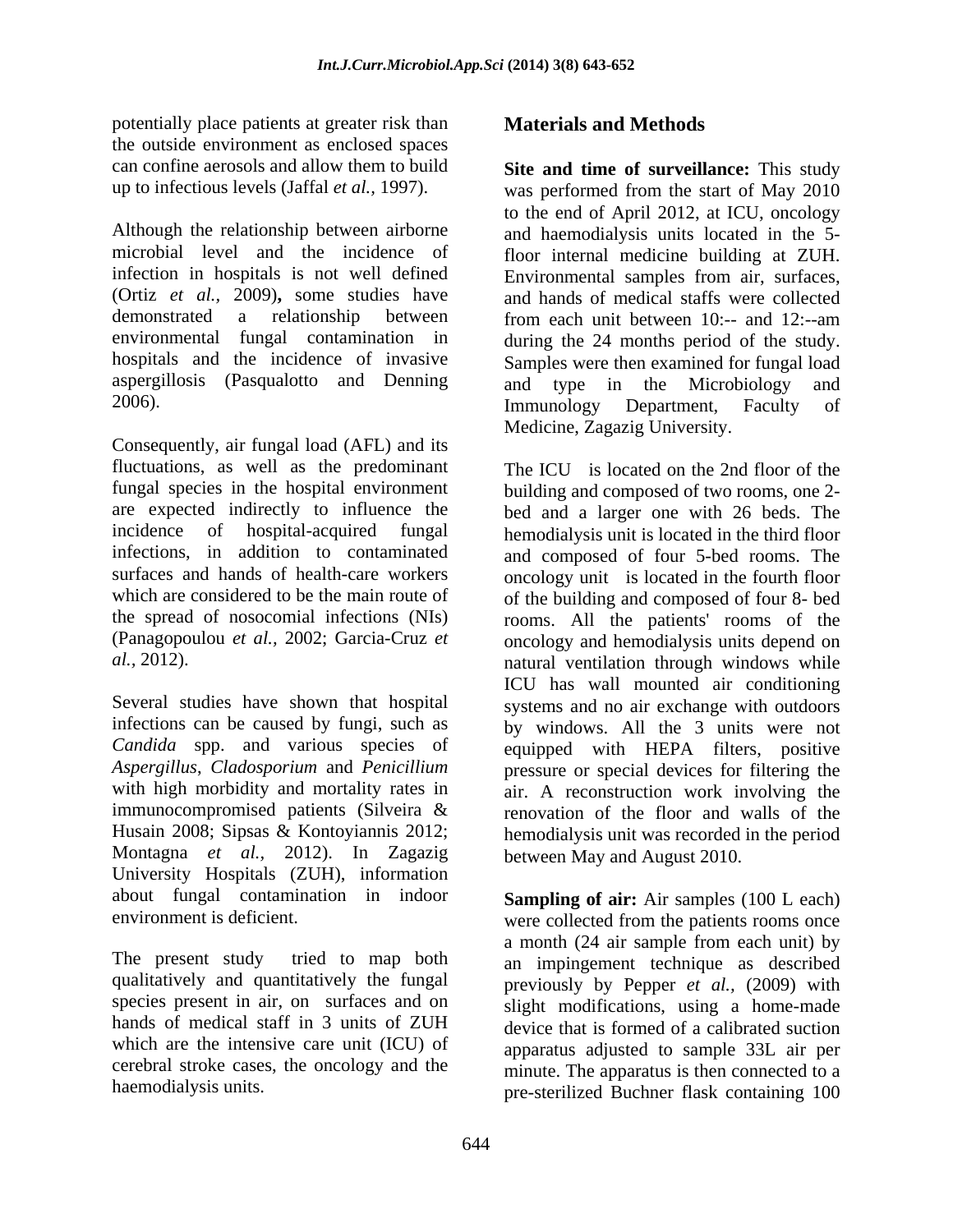USA). The filter was then transferred aseptically to Sabouraud dextrose agar characters. (SDA) (Difco Laboratories, Detroit, MI, USA) supplemented with chloramphenicol **Analysis of data:** Data were analysed by (0.05 g /L) (Sigma, St Louis, MO, USA). SPSS (version 20). Data were presented as All air samples were taken approximately at a level of 1.5 m above the floor. Events when appropriate. P value < 0.05 was taking place such as the presence of many people, healthcare staff or operation of fans were recorded at the time of sampling. **Results and Discussion** 

**Sampling of surfaces**: Hundred and sixty one surface samples were collected from the 3 units [oncology unit (51 samples), ICU examined both qualitatively and and hemodialysis unit (55 samples, each)]. Samples were collected from nursing trolleys, drug preparing tables, tables beside patients and refrigerators in addition to air conditioning systems in ICU by using a 28  $\text{cm}^2$  contact slide coated with SDA (Biotest) HYCON, Cat.No.63303 Germany) for identification and counting. In addition,  $\log(AFL)$  was recorded in the period from adhesive tapes were used to obtain direct

**Sampling of medical staff hands:** Ninety compared to 10-50 and 20-50 c.f.u /m<sup>3</sup> samples (30 samples from each unit ) were and doctors' dominated hands by taking a stamp from the palm using  $28 \text{ cm}^2$  contact involved in this study granted their informed

**Incubation conditions and identification of fungi:** All cultures were incubated at room temperature  $(25-30^{\circ}C)$  inspected daily for growth for at least 2 weeks and the number of colony forming units (c.f.u) was of surfaces were calculated. Colonies were then subcultured onto a potato dextrose agar for filamentous fungi (FF) or and on corn

ml sterile saline. After suction for 3 minutes, meal agar and candida chromagar medium saline was filtered through membrane filter (HiMedia Laboratories Pvt. Ltd) for yeasts with a pore diameter of 0.45µm (Sigma, and were identified according to their macroscopic and microscopic morphologic characters.

> mean  $\pm$  SD. ANOVA and t test were used considered significant.

# **Results and Discussion**

A total of 323 samples (72 air, 161 surface and 90 palm samples) were obtained and examined both qualitatively and quantitatively.

# **Air samples**

cm<sup>2</sup> contact slide coated with SDA (Biotest samples (Fig. 1). In the oncology and films.  $\frac{1}{2}$  increased significantly (P < 0.001 each) to collected from the palm surface of nurses' the study (Fig. 1  $\&$  Table 1). After August  $\frac{2010}{2010}$ , the THE was fow in standary, slide coated with SDA (Biotest HYCON, February 2012 in both units reaching 10 - 20 Cat. No.63303 Germany). All medical staff c.f.u /m<sup>3</sup> and slightly higher in the remaining consent to participate. in each unit (Fig. 1). On the other hand, the Fungal growth was observed in all air hemodialysis units, the highest air fungal load (AFL) was recorded in the period from May 2010 to August 2010 where AFL reach a range of 40-60 and 50-100 c.f.u  $/m<sup>3</sup>$ 3 compared to 10-50 and 20-50 c.f.u  $/m<sup>3</sup>$ 3 respectively during the remaining months of 2010, the AFL was low in January, months reaching a range of 30-50 c.f.u  $/m<sup>3</sup>$  $\overline{3}$ AFL in ICU was low ranging from 10-20 c.f.u  $/m<sup>3</sup>$  during all months of the study.

recorded. Then, the c.f.u in  $m^3$  of air and  $m^2$  and was recorded in the hemodialysis unit  $3$  of air and  $m^2$  and was recorded in the hemodialysis unit  $_2$  compared to the other times. The ingliest Among the studied units, the AFL was significantly lower ( $P < 0.001$ ) in the ICU compared to the other units. The highest load was recorded in the hemodialysis unit followed by that of the oncology unit (Table 1).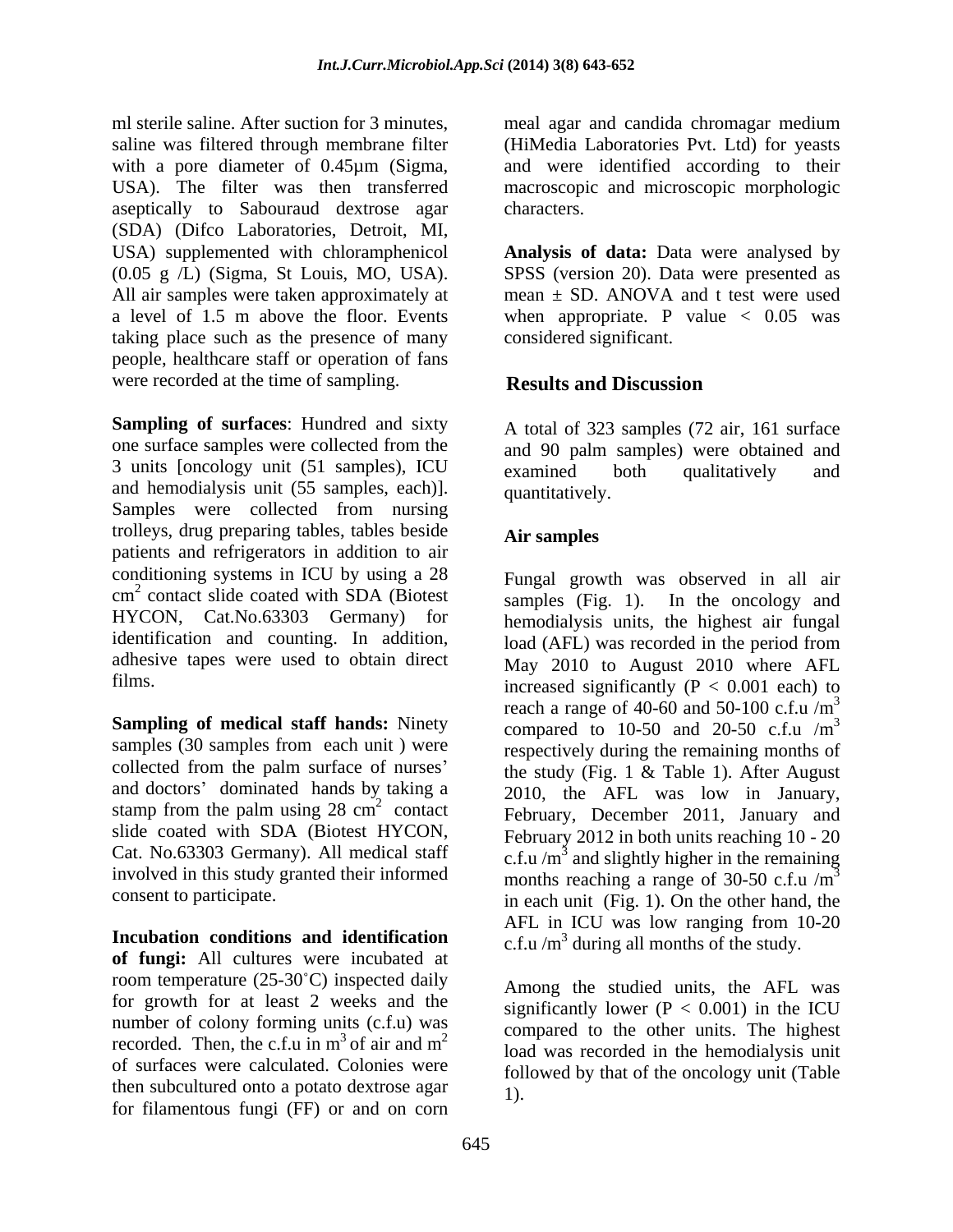Six fungal genera were recovered from air and hemodialysis units and ranked the samples of the three units (Table 2). FF second after *Aspergillus* spp. in ICU (Table accounted for 204 c.f.u (99%) of the total fungal air isolates (206 c.f.u) obtained from the three units along the study period. Among them, *Aspergillus* spp. dominated

The mean  $\pm$  SD of fungal concentrations on surfaces were  $2387 \pm 391.2$  c.f.u /m<sup>2</sup> in hemodialysis unit and  $941.2 \pm 241.1$  c.f.u 1.7/slide).  $/m<sup>2</sup>$  in ICU. The surfaces of ICU were the

trolleys and drug preparing tables tended to that of refrigerators. Similarly, in ICU, the mean fungal concentration on nursing trolleys and drug preparing tables was lower than that of the air conditioning systems

As a whole, five fungal genera were *Aspergillus* FF (294 c.f.u) of approximately isolated from surface samples in oncology

2).

## **Hands of medical staff**

followed by *Cladosporium* spp. The ratio of All the 90 hand samples were colonized *Aspergillus* isolates (98 c.f.u) to non- with fungi. The fungi collected from nurses Aspergillus FF isolates (106 c.f.u) was and doctors' hands in the 3 units belonged to approximately 1:1. *Candida albicans* (*C. Aspergillus* spp. and *Candida* spp. Different *albicans*) was the only yeast isolated with species of *Candida*; *C. albicans*, *C.*  only 2 c.f.u (~ 1%). *galabrata*, *C. tropicalis* and *C. krusei* were **Surface samples**  hand samples and it was the most All the 161 contact slide samples taken from unit (Table 2)**.** The mean ± SD of fungal surfaces in the 3 units were contaminated. concentration on hands was significantly <sup>2</sup> in 1.1/slide) than that in oncology (5 c.f.u  $\pm$  1.5 oncology unit, 2706.7  $\pm$  650.8 c.f.u /m<sup>2</sup> in /slide) and hemodialysis unit (5.1 c.f.u  $\pm$ isolated. *C. albicans* was isolated from all predominant fungus spp. isolated in each lower (P < 0.05 each) in ICU (3.8 c.f.u  $\pm$ 1.7/slide).

least contaminated among the 3 units and Hospital environment is contaminated with a the difference was statistically significant variety of pathogenic and non-pathogenic  $(P < 0.05)$ . microorganisms that can persist on surfaces In oncology and hemodialysis units, the have demonstrated that the hands of medical mean fungal concentration on nursing staff readily acquire pathogens after coming be significantly lower (P < 0.001 each) than surfaces and they can subsequently transfer for prolonged periods. Numerous studies into contact with contaminated hospital these organisms to the patients and inanimate surfaces that they touch (Garcia- Cruz *et al.,* 2012).

(data not shown). This study demonstrated that a considerable recovered from surface samples of the three including air, surfaces and hands of medical units (Table 2). FF formed 63.1 % (570 staff. The mean AFLs in hemodialysis, isolates) of the total fungal isolates  $(903 \qquad$  oncology and ICU units were  $38.3 \pm 19.5$ isolates). Surface samples yielded a ratio of c.f.u /m<sup>3</sup>, 30.8  $\pm$  13.8 c.f.u /m<sup>3</sup> and 16.7  $\pm$ Aspergillus spp.  $(276 \text{ c.f.u})$  to non- 4.8 c.f.u /m<sup>3</sup> respectively. Similar studies 1:1 similar to that recorded in air samples. means that ranged between 0.01 and 50 c.f.u *C. albicans* was the predominant fungus spp.  $/m^3$  (Panagopoulou *et al., 2007; Ortiz et al.,* number of FF and yeasts were found in the environment of studied units in ZUH , 30.8  $\pm$  13.8 c.f.u /m<sup>3</sup> and 16.7  $\pm$  $3$  and  $167$ and  $16.7 \pm$ from different countries recorded AFLs 2009; Tormo-Molina *et al.,* 2012).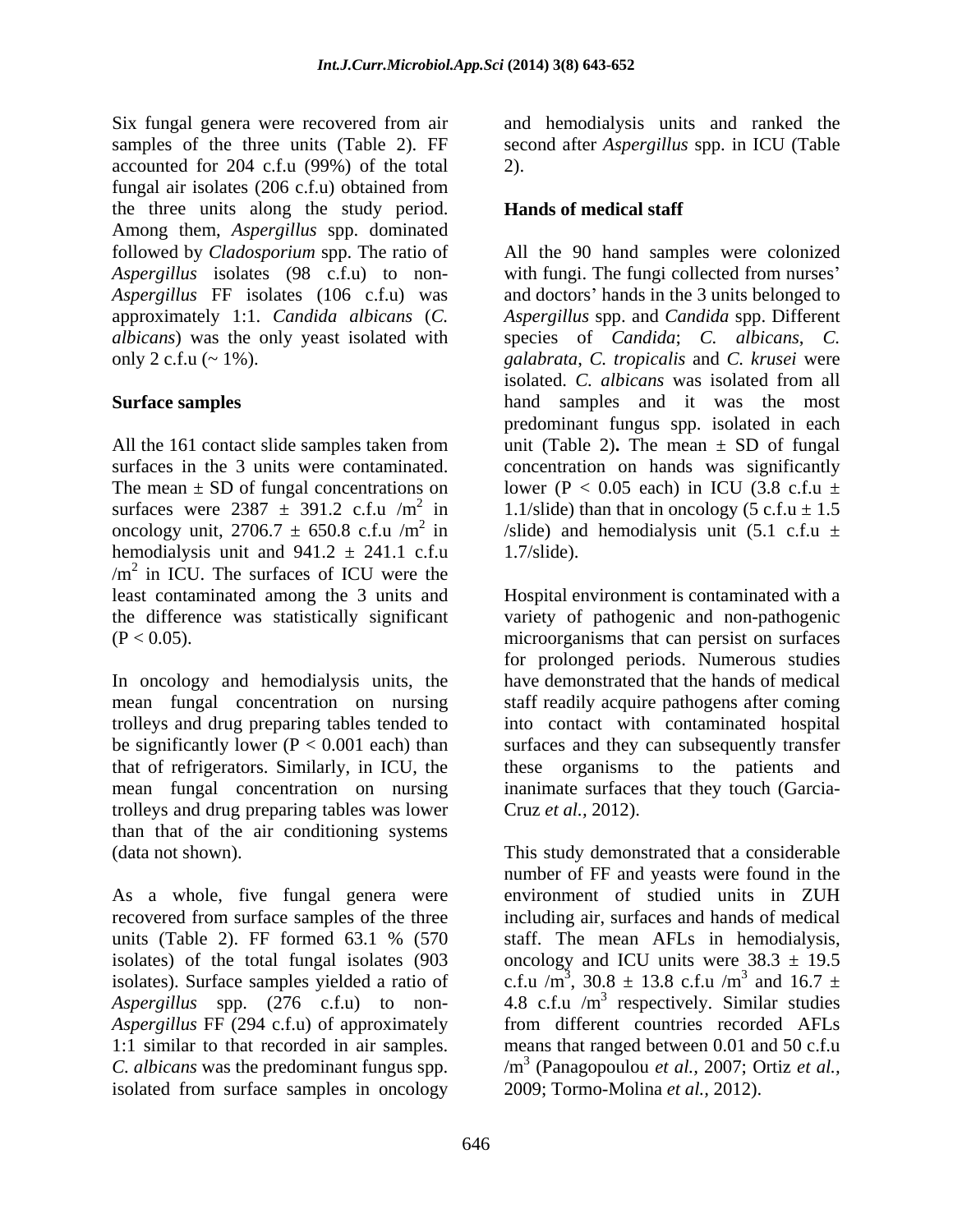The role of demolition and building activity considered an accepted level of air fungal in raising the fungal load has been spores in non-protected environment (Latgé demonstrated. In these occasions, the 1999). In our study, this count  $(10 \text{ c.f.u/m}^3)$ increase in fungal load was shown to depend was recorded in 4 months (January, on the quality and strictness of protective measures (Ortiz *et al.,* 2009). In oncology January 2012) in oncology unit. In ICU, and hemodialysis units, our monitoring of however, this level was recorded in 8 the monthly variation in the AFL has demonstrated a significant increase in the April, July and October 2011, and February AFL during May to August 2010 compared to the remaining months. This period coincided with a renovation activity Airborne spores of FF in hospital both oncology and hemodialysis units; seasonal patterns (Panagopoulou *et al.,* 2007; Hao *et al.,* 2011; Tormo-Molina *et al.,*  significant monthly variation in AFL was Both oncology and hemodialysis units have operating fans. In addition, no working air *Aspergillus* spp. dominated with A. *flavus* conditioning systems were present. The forming the main bulk in oncology and air conditioning devices and a fanning door opening in a corridor rather than opened windows connected to the outside. Furthermore, the personal movements and Of note, the black mold *Cladosporium* was visits are more restricted in the ICU than the the most prevalent non-*Aspergillus* FF

theoretical count of 10 c.f.u /m 3 is 2008; Tormo-Molina *et al.,* 2012) reported

1999). In our study, this count  $(10 \text{ c.f.u/m}^3)$  $3<sub>1</sub>$  $)$ February and December 2011, and in months (July and October 2010, January, and March 2012).

involving the floor of hemodialysis unit. environment are expected to indirectly Seasonal variation of AFL was recorded in influence the incidence of hospital-acquired slightly higher AFL during spring and difficult to prove (Alberti *et al.,* 2001).In summer, and lower AFL during winter. This our study, the FF isolated from air belonged recorded seasonal variation of AFL is in to *Aspergillus* spp., *Cladosporium* spp., agreement with findings from other *Penicillium* spp., *Fusarium* spp. and countries which, however, show different *Trichothecium*. This finding is more or less 2012; Park *et al.,* 2013). On the other hand, (Panagopoulou *et al.,* 2002; Lukaszuk *et al.,* this seasonality has not been detected in 2007; Ekhaise *et al.,* 2010; Hao *et al.,* 2011). other studies (Ortiz *et al.,* 2009)**.** In ICU, no Such difference may result from the recorded. This could be attributed to the regarding the presence of protective different method of areation in this unit. measures, filtration of air, age and condition similar method of areation through opened in sampling and culturing techniques. windows connected to the outside and Among the fungi isolated from air, ICU, that did not show similar increase in hemodialysis units. *A. niger* was the most AFL and that had lower AFL during the prevalent *Aspergillus* spp. in ICU. *A.*  study, has different form of ventilation *fumigatus,* the most common opportunist which is mediated mainly by wall mounted causing diseases in immunocompromised Airborne spores of FF in hospital fungal infections; however, this has been *Penicillium* spp., *Fusarium* spp. and similar to that recorded in different countries although with different percentages variation in the environment surveyed of the building in addition to the difference *Aspergillus* spp. dominated with *A. flavus* forming the main bulk in oncology and patients, was, on the other hand, the least *Aspergillus* spp. isolated.

other 2 units. isolated. Many studies using culture media Previous studies demonstrated that a *et al.,* 2002; Pini *et al.,* 2004; Roussel *et al.,* as traps (Faure *et al.,* 2002; Panagopoulou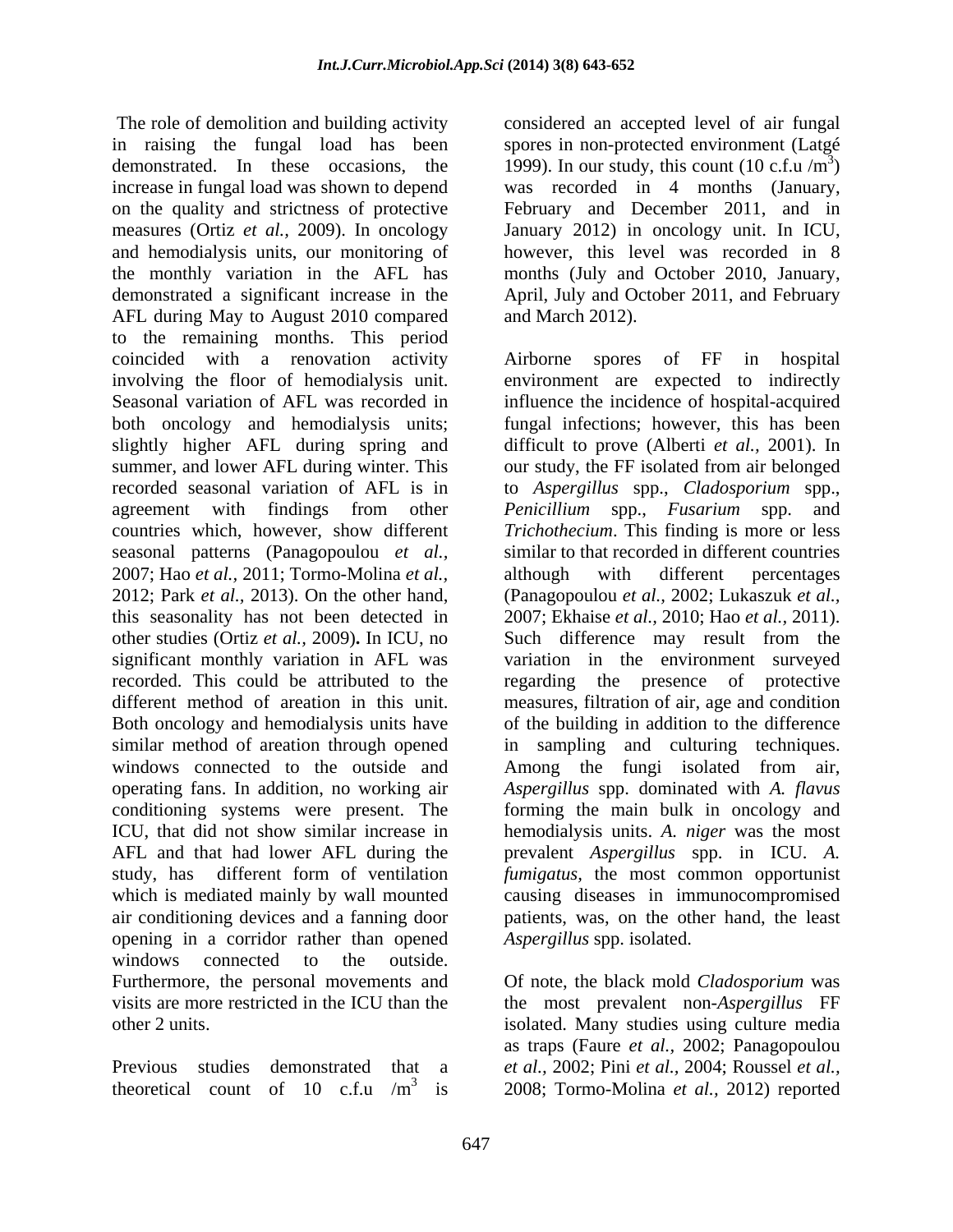*Cladosporium* conidia, as well as that of yeasts where *C.albicans* and *A. niger* were Aspergillus, to be the most frequent airborne isolated from almost all of them in the three spores in nearly all environments. On the units. This may indicate that damp cleaning other hand, *Penicillium* and yeasts were with disinfectants is not always effective if reported to be the predominant in other not combined with prevention of air influx studies followed by *Cladosporium* and *Aspergillus* (Hao *et al.,* 2011; Afshari *et al.,* unit with the least contaminated surfaces 2013). was the ICU. This may be explained by

The monitoring of airborne fungi can have a ICU. great importance in perspective of the prevention of hospital infections. Air Sampling of air condition systems was only sampling gives a short term estimation of performed in ICU. All samples yielded environmental fungal load as spores settle fungal growth and this is much higher than after a period of time. Surface sampling is that detected in operating theatres in India an alternative way of assessing air (Kelkar *et al.,* 2005). Actually, this points to contamination qualitatively (Latgé 1999). In our study, the types of fungi isolated from surface sampling almost coincided with those isolated from air. All surfaces The non-filamentous fungus (*C. albicans*), examined in the 3 units yielded a although harmless for the immunocompetent considerable number of FF and yeasts. The host, constitutes a potential threat to the five most prevalent fungi collected from immunocompromised patients (Walsh & surfaces in the 3 units as a whole in Groll 1999). As a rule, candidiasis is an descending order were *C. albicans*, endogenous infection; however, exogenous *Aspergillus*, *Fusarium*, *Cladosporium* and infections are also possible (Kao *et al., Penicillum* , which is more or less in 1999). Furthermore, it was demonstrated accordance with other studies. In Mexico, that *Candida* spp. can survive on surfaces *Cladosprium* and *Microsporium canis* were for up to 150 days and could be involved in reported as the main fungi isolated from the development of septicaemia, urinary surfaces followed by *Aspergillus*, tract infections and surgical-site infections, *Penicillium* ,*C. albicans* and *C. tropicalis* among critically ill patients (Eiggiman *et al.,*  (Garcia-Cruz *et al.,* 2012). In another study 2003). In this study, *C. albicans* was the carried in China, *Penicillium* and major fungus isolated from surfaces. It was Aspergillus were the predominant fungi isolated from all refrigerators and almost all followed by *Cladosporium*, *Saccharomyces* nursing trolleys and drug preparing tables in and *Alternaria* (Hao *et al.,* 2011). This indicates that *Aspergillus*, *Cladosporium* and *Candida* constitute the major fungal In general, all surfaces examined in this genera that could be found on hospital study carried pathogenic and non-pathogenic

This study demonstrated that the surfaces were all contaminated with both FF and

from outside and efficient air filtration. The more adherences to protective measures in ICU.

the insufficiency of cleaning and maintenance procedures of these systems.

immunocompromised patients (Walsh & the three units in addition to other FF.

surfaces. fungi. Whether the fungi recovered on the that are cleaned daily with disinfectants such this study, these surfaces form a potential as nursing trolleys and drug preparing tables source of cross- infection between the hands analysed surfaces were the cause of infections or not, which was not proved in of health-care workers and their patients.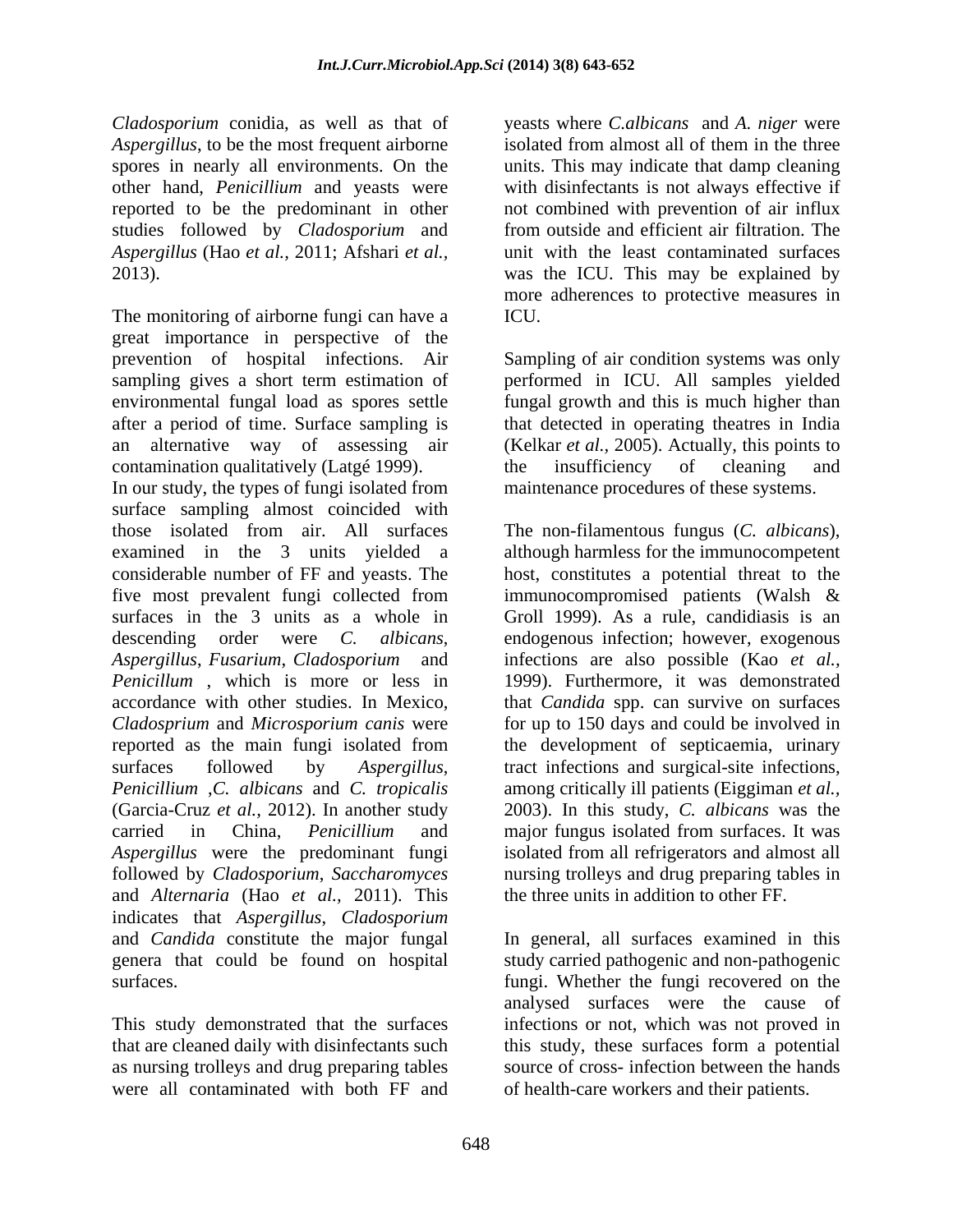|                           | <b>Oncology</b> unit | <b>Hemodialysis unit</b> | <b>ICU</b>     |  |
|---------------------------|----------------------|--------------------------|----------------|--|
|                           | $Mean \pm SD$        | $Mean \pm SD$            | $Mean \pm SD$  |  |
|                           | (Range)              | (Range)                  | (Range)        |  |
| May 2010-August 2010      | $50 \pm 8.2$         | $72.5 \pm 22.1$          | $17.5 \pm 5$   |  |
|                           | $(40 - 60)$          | $(50 - 100)$             | $(10-20)$      |  |
| September 2010-April 2012 | $27 \pm 11.3$        | $31.5 \pm 9.3$           | $16.5 \pm 4.9$ |  |
|                           | $(10 - 50)$          | $(20 - 50)$              | $(10-20)$      |  |
| May 2010-April 2012       | $30.8 \pm 13.8$      | $38.3 \pm 19.5$          | $16.7 \pm 4.8$ |  |
|                           | $(10-60)$            | $(20 - 100)$             | $(10-20)$      |  |
| P value                   | ${<}0.001**$         | $\leq 0.001**$           | 0.54           |  |

#### **Table.1** Mean ± standard deviation (SD) of air fungal load (AFL) in the three studied units  $(c.f.u/m^3)$ ) and the contract of  $\mathcal{L}$

\*\* Highly significant

## **Table.2** Total c.f.u count of fungal species isolated from air, surfaces and hands in the 3 units OU, oncology unit; HU, hemodialysis unit; ICU, intensive care unit

| Filamentous fungi<br>Aspergillus spp.<br>A. niger | 5(6.7)                                    |                                   |                              |                                                                                           |                                   |                                     |                                                                                                                                                                                              |        |                  |                                                                                                                                             |
|---------------------------------------------------|-------------------------------------------|-----------------------------------|------------------------------|-------------------------------------------------------------------------------------------|-----------------------------------|-------------------------------------|----------------------------------------------------------------------------------------------------------------------------------------------------------------------------------------------|--------|------------------|---------------------------------------------------------------------------------------------------------------------------------------------|
|                                                   |                                           |                                   |                              |                                                                                           |                                   |                                     |                                                                                                                                                                                              |        |                  |                                                                                                                                             |
|                                                   |                                           |                                   |                              |                                                                                           |                                   |                                     |                                                                                                                                                                                              |        |                  |                                                                                                                                             |
|                                                   |                                           |                                   |                              |                                                                                           |                                   |                                     | $34(45.9)$ $50(54.3)$ $14(35)$ $98(47.5)$ $94(27.6)$ $114(27.3)$ $68(46.9)$ $276(30.6)$ $30(20.0)$ $37(24.0)$ $16(13.9)$ $83(19.8)$                                                          |        |                  |                                                                                                                                             |
|                                                   |                                           |                                   |                              |                                                                                           |                                   |                                     |                                                                                                                                                                                              |        |                  |                                                                                                                                             |
| A. flavus                                         |                                           |                                   |                              |                                                                                           |                                   |                                     | $17(23.0)$ $28(30.4)$ 6(15.0) 51(24.7) 47(13.8) 38(9.1) 36(24.8) 121(13.4) 15(10.0) 16(10.4) 7(6.1) 38(9.1)                                                                                  |        |                  |                                                                                                                                             |
|                                                   | A. fumigatus 12(16.2) 22(23.9) $\boxed{}$ |                                   |                              | 34(16.5)                                                                                  | and the state of the state of the | $\sim$ 16(11.03) 16(1.8)            |                                                                                                                                                                                              |        |                  |                                                                                                                                             |
| Cladosporium                                      |                                           |                                   |                              | $21(28.4)$ $22(23.9)$ $11(27.5)$ $54(26.2)$ $41(12.0)$ $52(12.5)$ $25(17.24)$ $118(13.1)$ |                                   |                                     |                                                                                                                                                                                              |        |                  |                                                                                                                                             |
| Fusarium                                          |                                           |                                   |                              | $11(14.9)$ $2(2.2)$ $3(7.5)$ $16(7.8)$ $41(12.0)$ $85(20.4)$                              |                                   |                                     | 126(13.9)                                                                                                                                                                                    |        |                  |                                                                                                                                             |
| Penicillium                                       |                                           |                                   |                              | 6(8.1) $9(9.8)$ 6(15.0) 21(10.2) 12(3.5) 38(9.1)                                          |                                   | $\sim$ 50(5.5)                      |                                                                                                                                                                                              |        |                  |                                                                                                                                             |
| Trichothecium                                     |                                           |                                   | $9(9.8)$ $6(15.0)$ $15(7.3)$ |                                                                                           |                                   | and the contract of the contract of |                                                                                                                                                                                              |        |                  |                                                                                                                                             |
| Yeast                                             |                                           |                                   |                              |                                                                                           |                                   |                                     |                                                                                                                                                                                              |        |                  |                                                                                                                                             |
| Candida spp.                                      | 2(2.7)                                    | $\overline{\phantom{a}}$          |                              | 2(1.0)                                                                                    |                                   |                                     |                                                                                                                                                                                              |        |                  | $\mid$ 153(44.9) $\mid$ 128(30.7) $\mid$ 52(35.9) $\mid$ 333(36.9) $\mid$ 120(80.0) $\mid$ 117(76.0) $\mid$ 99(86.1) $\mid$ 336(80.2)       |
| C. albicans                                       | 2(2.7)                                    |                                   |                              | 2(1.0)                                                                                    |                                   |                                     |                                                                                                                                                                                              |        |                  | $\vert$ 153(44.9) $\vert$ 128(30.7) $\vert$ 52(35.9) $\vert$ 333(36.9) $\vert$ 70(46.7) $\vert$ 61(39.6) $\vert$ 61(53.1) $\vert$ 192(45.8) |
| C.glabrata                                        |                                           |                                   |                              |                                                                                           |                                   |                                     | $25(16.7)$ $38(24.7)$ $22(19.1)$ $85(20.3)$                                                                                                                                                  |        |                  |                                                                                                                                             |
| C.tropicalis                                      |                                           |                                   |                              |                                                                                           |                                   |                                     | 10(6.6)                                                                                                                                                                                      | 4(2.6) | $6(5.2)$ 20(4.8) |                                                                                                                                             |
| C.krusei                                          |                                           | the control of the control of the |                              |                                                                                           |                                   |                                     | $\longrightarrow$ 15(10.0) 14(9.1) 10(8.7) 39(9.3)                                                                                                                                           |        |                  |                                                                                                                                             |
| Total                                             |                                           |                                   |                              |                                                                                           |                                   |                                     | $\mid$ 74(100) $\mid$ 92(100) $\mid$ 40(100) $\mid$ 206(100) $\mid$ 341(100) $\mid$ 417(100) $\mid$ 145(100) $\mid$ 903(100) $\mid$ 150(100) $\mid$ 154(100) $\mid$ 115(100) $\mid$ 419(100) |        |                  |                                                                                                                                             |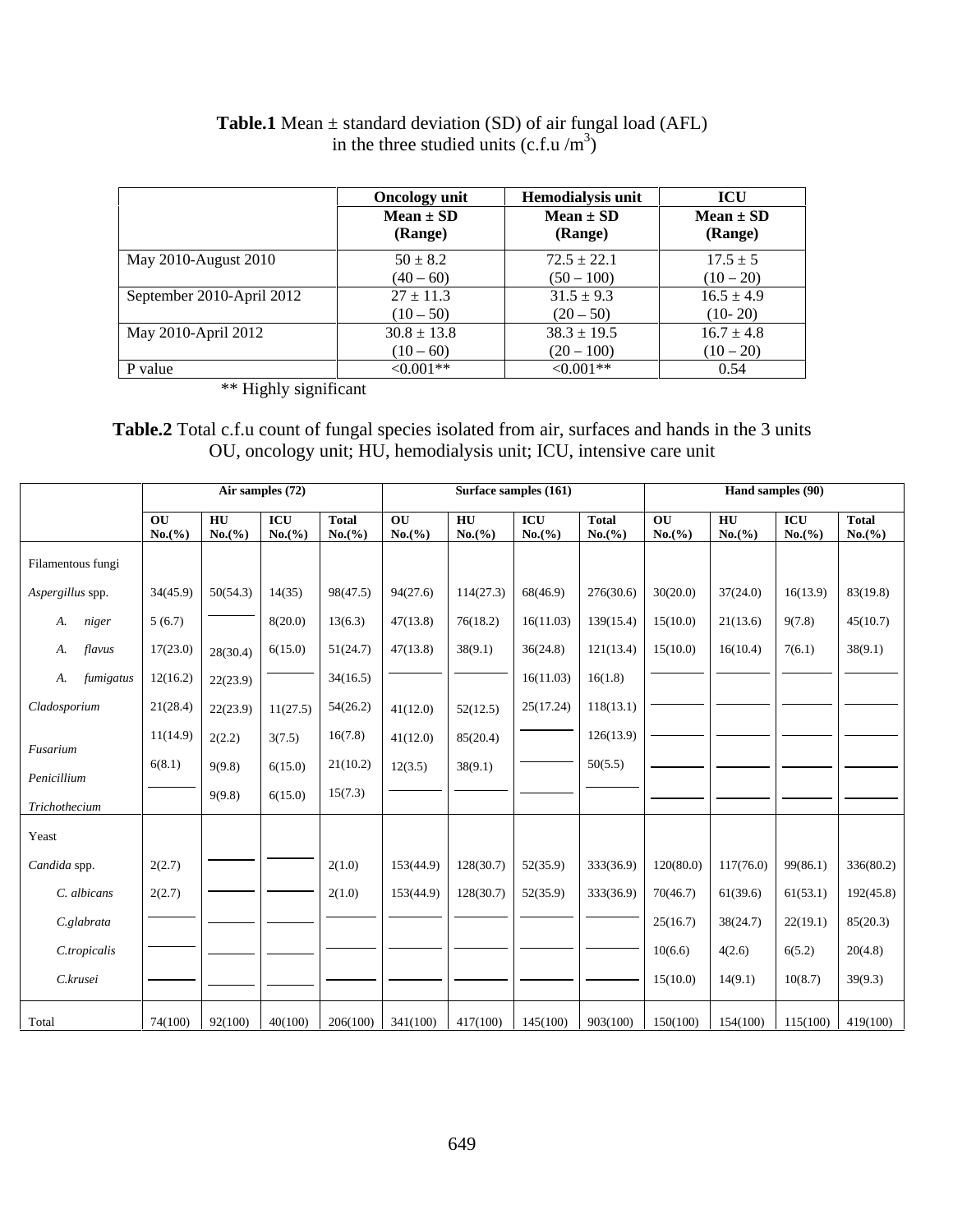**Fig.1** Fluctuation of air fungal load (AFL) in the 3 studied units of the hospital



with fungi. The major fungal isolates belonged to *Candida* spp. including *C. albicans*, *C. galabrata*, *C. tropicalis* and *C. krusei*. This comes in accordance with previous studies in Iran and Italy (Khodavaisy *et al.,* 2011; Messano 2013). In a study in Mexico (Garcia-Cruz *et al.,* 2012), on the other hand, *Microsporum* was the predominant fungus followed by study monitoring airborne rungal flora<br>in the kidney transplant unit.

presence of excessive fungal Lacroix, C., Rousselot, P., Leolanc, contamination in the environment of the studied units which intensifies the importance of hand washing before and<br>of the incidence of invasive and the incidence of invasive after contact with patients and various surfaces. However, health professionals' adherence to this practice has been reported to be less than 50% in ZUH as  $\frac{E1}{}_{2000}$  Figure 2002. The state is a set of set in the set of set in the set of set in the set of set in the set of set in the set of set in the set of set in the set of set i reported by our infection control team. Furthermore, more attention should be given to the routine cleaning and

All medical staff hands were colonized disinfection measures regarding the disinfection measures regarding the adequacy, the length and the frequency of these measures.

# **References**

- *Candida*.<br>
To conclude, this study demonstrated the Alberti, C., Bouakline, A., Ribaud, P., Afshari, M.A., Riazipour, M., Kachuei, R, Teimoori, M. and Einollahi, B. A. 2013. Qualitative and quantitative study monitoring airborne fungal flora in the kidney transplant Nephrourol Mon 5(2): 736-40.
	- Alberti, C., Bouakline, A., Ribaud, P., Lacroix, C., Rousselot, P., Leblanc, T., Derouin, F. and Aspergillus Study Group (2001). Relationship between environmental fungal contamination and the incidence of invasive aspergillosis in haematology patients. J Hosp Infect 48(3): 198-206.
	- Eiggiman, P., Garbino, J. and Pittet, D. 2003. Management of *Candida* species infections in critically ill patients. Lancet Infect Dis 3(12): 772- 85.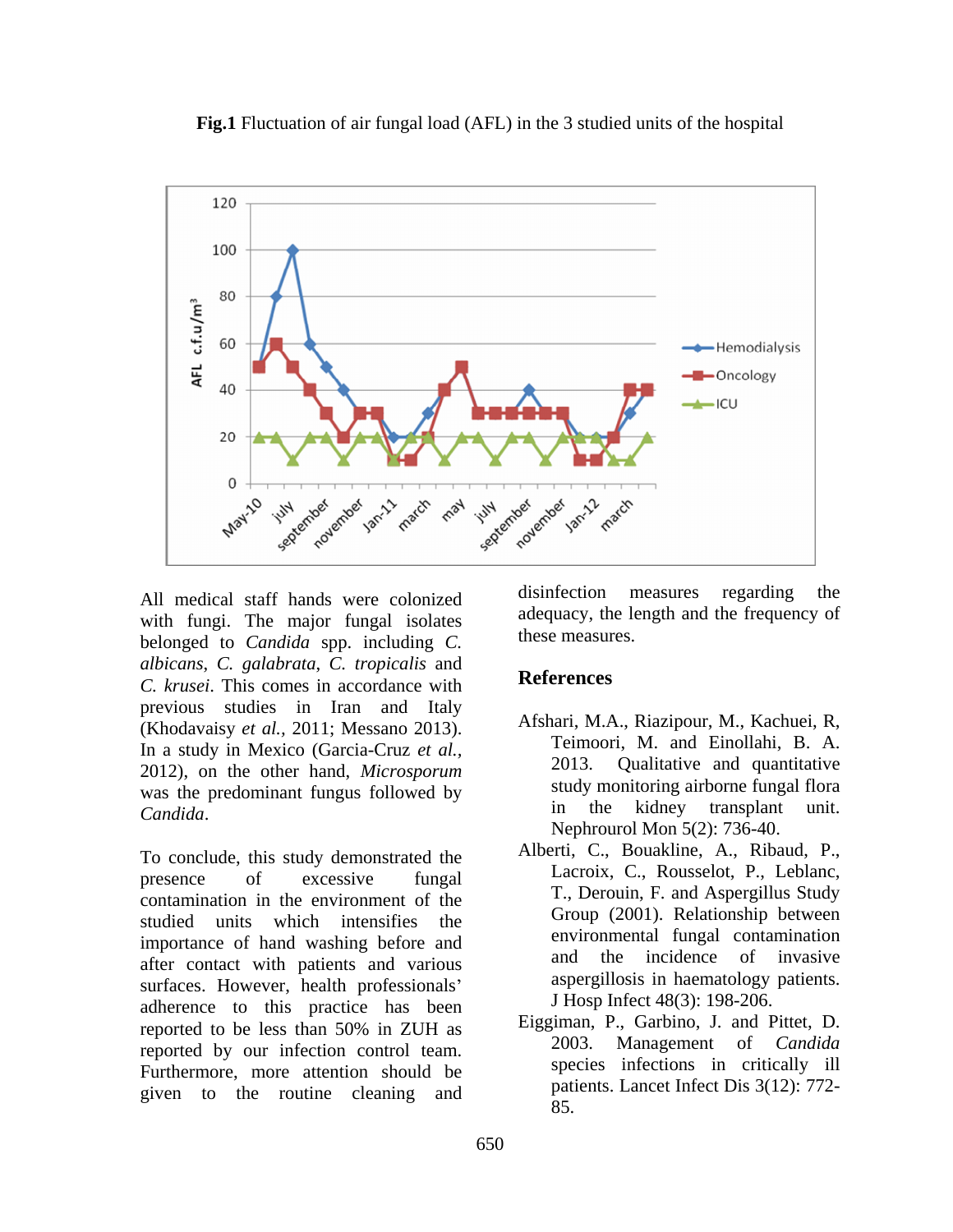- Ekhaise, F. O., Isitor, E. E., Idehen, O. and Khodavaisy, S., Nabili, M., Davari, B. Emoghene, A. O. 2010. Airborne microflora in the atmosphere of an Benin city, Nigeria. World J of
- Faure, O., Fricker-Hidalgo, H., Lebeau, in hospital operating rooms and haematological units. J Hosp Infect
- Garcia-Cruz, C.P., Arguilar, M.J.N. and Dermatology, Venereology and surfaces of a hospital in Mexico. 1): 15-7.
- Hao, Z.F., Ao, J.H., Hao, F., Yang, R.Y., filamentous fungi in two tertiary care
- Jaffal, A. A., Banat, I. M., El Mogheth, A.
- Kao, A. S., Brandt, M. E., Pruitt, W. R., Pinner R. W. and Hajjeh R. A. 1999.
- Kelkar, U., Bal, A. M. and Kulkarni, S. theatres in India. J Hosp Infect  $60(1)$ : 81-4.
- hospital environment of university in the health care workers' hands and Benin Teaching Hospital (UBTH), rings in the intensive care unit. J Prev Khodavaisy, S., Nabili, M., Davari, and Vahedi, M. 2011. Evaluation of bacterial and fungal contamination in Med Hyg 52: 215-8.
- Agricultural Sciences 6(2): 166-70. Latgé, J. P. 1999. *Aspergillus fumigatus* B., Mallaret, M.R., Ambroise and aspergillosis. Clin Microbiol Rev 12(2): 310-50.
- Thomas, P., and Grillot, R. 2002. Lukaszuk, C., Krajewska-Kulak, E., Eight year surveillance of Baran, E., Szepietowski, J., environmental fungal contamination Bialynicki-Birula, R., Kulak, W., 50(2): 155-60. pathogens in air of the department of Arroyo-Helguera, O.E. 2012. Fungal Allergology of Mediacl University in and bacterial contamination on indoor Wroclaw. Adv Med Sci 52(Suppl. Baran, E., Szepietowski, J., Bialynicki-Birula, R., Kulak, Rolka, H. and Oksiejczuk, E. 2007. Analysis of the incidence of fungal Dermatology, Venereology and 1): 15-7.
- Jundishapur J Microbiol 5(3): 460-4. Messano, G.A. 2013. Bacterial and fungal Zhu, H. and Zhang, J. 2011. hands with and without finger rings. Environmental surveillance of Acta Stomatologica Naissi 29: 1260 contamination of dental hygienists 4.
- hospitals in China. Chin Med J 124: Montagna, M.T., De Giglio, O., Napoli, 1970-75. C., Lovero, G., Caggiano, G., Delia, A., Nsanze, H., Bener, A. and Ameen, Specchia, G. 2012. Invasive fungal A. S. 1997. Residential airborne microbial populations in the United hematologic malignancies (Aurora Arab Emirates. Environ Intern 23(4): project): lights and shadows during 529-33. 18-months surveillance. Int J Mol Sci M., Pastore, D., Santoro, N. and infections in patients with 13(1): 774-87.
- Conn, L. A., Perkins, B. A., Stephens, Ortiz, G., Yagüe, G., Segovia, M. and D. S., Baughman, W. S., Reingold, A. L., Rothrock, G. A. Pfaller M. A., microbe levels in different areas of a Catalán, V. 2009. A study of air hospital. Curr Microbiol 59(1): 53-8.
- The epidemiology of candidemia in Panagopoulou, P., Filioti, J., Petrikkos, G., two United States cities: results of a population-based active surveillance. Farmaki, E., Kanta, A., Apostolakou, Clin Infect Dis 29(5): 1164-70. H., Avlami, A. Samonis G. and 2005. Fungal contamination of air surveillance of filamentous fungi in conditioning units in operating three tertiary care hospitals in Greece. Giakouppi, P., Anatoliotaki, Roilides E. 2002. Environmental J Hosp Infect 52(3): 185-91.